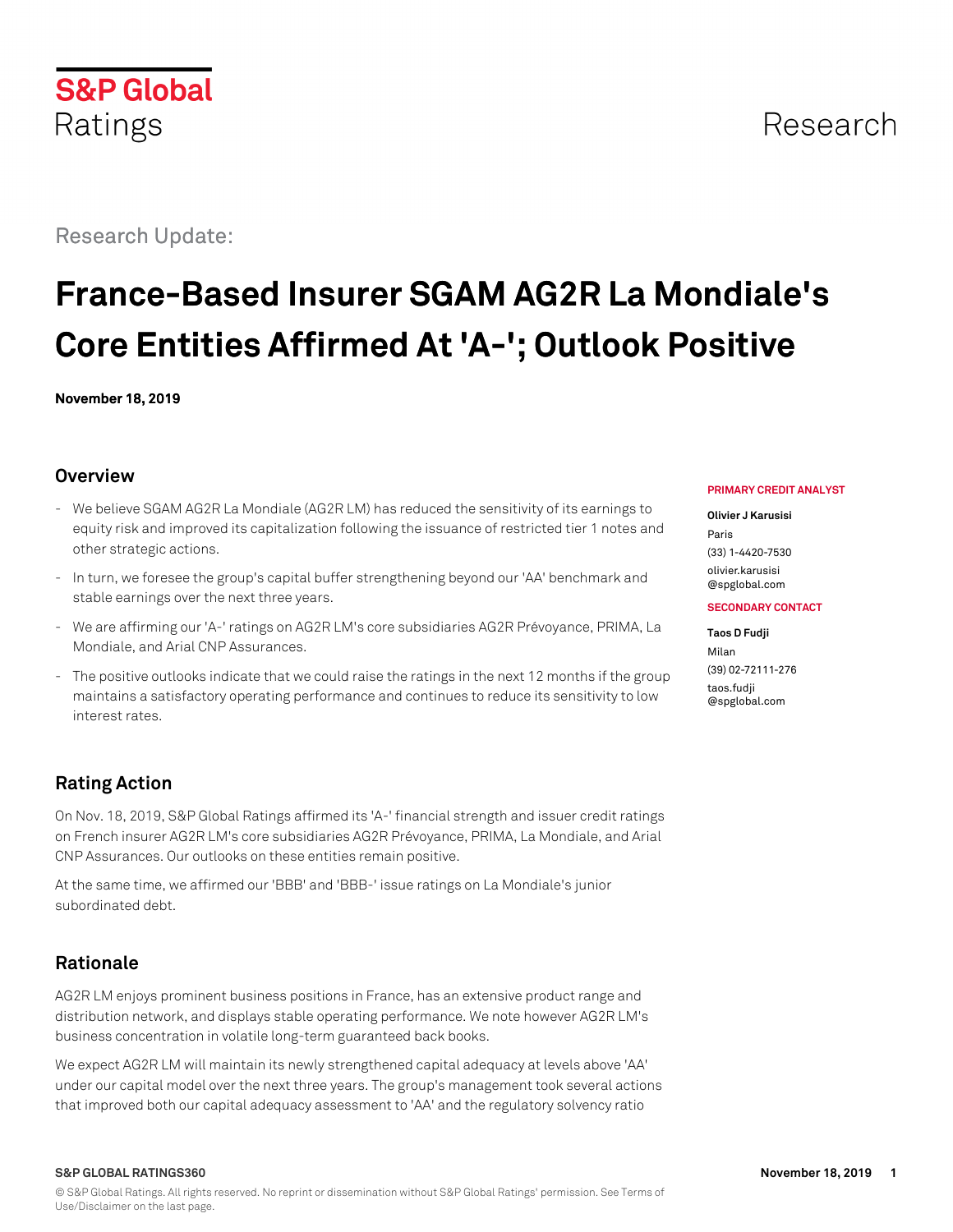following the drop of the European Insurance and Occupational Pensions Authority's yield curve and its impact on the group's solvency ratio. Examples of actions taken are the recent issuance of €500 million of restricted tier 1 notes and the reduction of equity exposure.

## **Outlook**

The positive outlooks indicate that we could raise our ratings on the four entities over the next 12 months if the group continues to reduce its sensitivity to low interest rates. An upgrade would also be predicated on AG2R LM maintaining S&P Global Ratings' capital adequacy above the 'AA' level and stable earnings, with net income exceeding €300 million annually in 2019-2021.

## **Downside scenario**

We could revise the outlook to stable over the next two years if:

- AG2R LM's capital adequacy unexpectedly deteriorated to materially below the 'A' benchmark for a sustained period--for example, due to lower long-term bond yields than we assume in our base case, more aggressive volume growth than expected, or higher asset risk; or
- The profitability and quality of the premiums base markedly weakened as a result of stiffer competition or adverse market developments, causing the group to miss its earnings targets.

## **Ratings Score Snapshot**

|                             | To              | From            |  |
|-----------------------------|-----------------|-----------------|--|
| Financial strength rating   | А-              | A-              |  |
| Anchor*                     | $a-$            | $a-$            |  |
| <b>Business risk</b>        | Strong          | Strong          |  |
| <b>IICRA</b>                | Low risk        | Low risk        |  |
| Competitive position        | Strong          | Strong          |  |
| Financial risk              | Strong          | Satisfactory    |  |
| Capital and earnings        | Very strong     | Strong          |  |
| Risk exposure               | Moderately high | Moderately high |  |
| Funding structure           | Neutral         | Neutral         |  |
| Modifiers                   |                 |                 |  |
| Governance                  | Neutral         | Neutral         |  |
| Liquidity                   |                 |                 |  |
| Comparable ratings analysis | 0               | 0               |  |
| Support                     |                 |                 |  |
| Group support               | 0               | 0               |  |
| Government support          | 0               | 0               |  |

IICRA--Insurance Industry And Country Risk Assessment. \*The selection of the lower anchor is influenced by our view of AG2R LM's sensitivity to interest rates compared to European peers.

#### **S&P GLOBAL RATINGS360 November 18, 2019 2**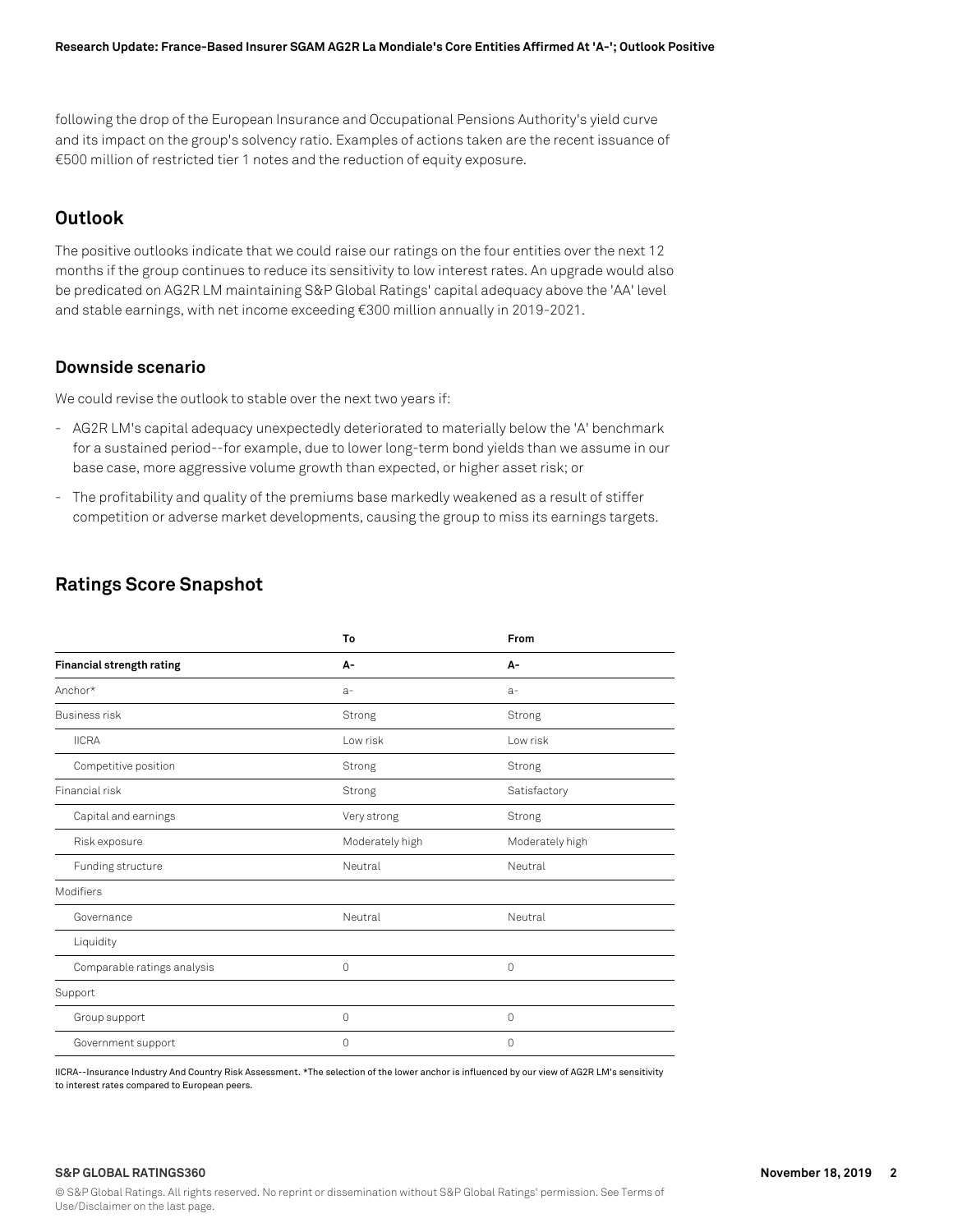## **Related Criteria**

- Criteria | Insurance | General: Insurers Rating Methodology, July 1, 2019
- General Criteria: Group Rating Methodology, July 1, 2019
- General Criteria: Hybrid Capital: Methodology And Assumptions, July 1, 2019
- General Criteria: Principles For Rating Debt Issues Based On Imputed Promises, Dec. 19, 2014
- Criteria | Insurance | General: Refined Methodology And Assumptions For Analyzing Insurer Capital Adequacy Using The Risk-Based Insurance Capital Model, June 7, 2010
- General Criteria: Use Of CreditWatch And Outlooks, Sept. 14, 2009

## **Ratings List**

### **Ratings Affirmed**

| La Mondiale                 |                |
|-----------------------------|----------------|
| Issuer Credit Rating        |                |
| Foreign Currency            | A-/Positive/-- |
| Junior Subordinated         | BBB            |
| Junior Subordinated         | BBB-           |
| La Mondiale                 |                |
| PRIMA                       |                |
| <b>Arial CNP Assurances</b> |                |
| <b>AG2R Prevoyance</b>      |                |
| Financial Strength Rating   |                |
| Local Currency              | A-/Positive/-- |
| Issuer Credit Rating        |                |
| Local Currency              | A-/Positive/-- |
|                             |                |

Certain terms used in this report, particularly certain adjectives used to express our view on rating relevant factors, have specific meanings ascribed to them in our criteria, and should therefore be read in conjunction with such criteria. Please see Ratings Criteria at www.standardandpoors.com for further information. Complete ratings information is available to subscribers of RatingsDirect at www.capitaliq.com. All ratings affected by this rating action can be found on S&P Global Ratings' public website at www.standardandpoors.com. Use the Ratings search box located in the left column. Alternatively, call one of the following S&P Global Ratings numbers: Client Support Europe (44) 20-7176-7176; London Press Office (44) 20-7176-3605; Paris (33) 1-4420-6708; Frankfurt (49) 69-33-999-225; Stockholm (46) 8-440-5914; or Moscow 7 (495) 783-4009.